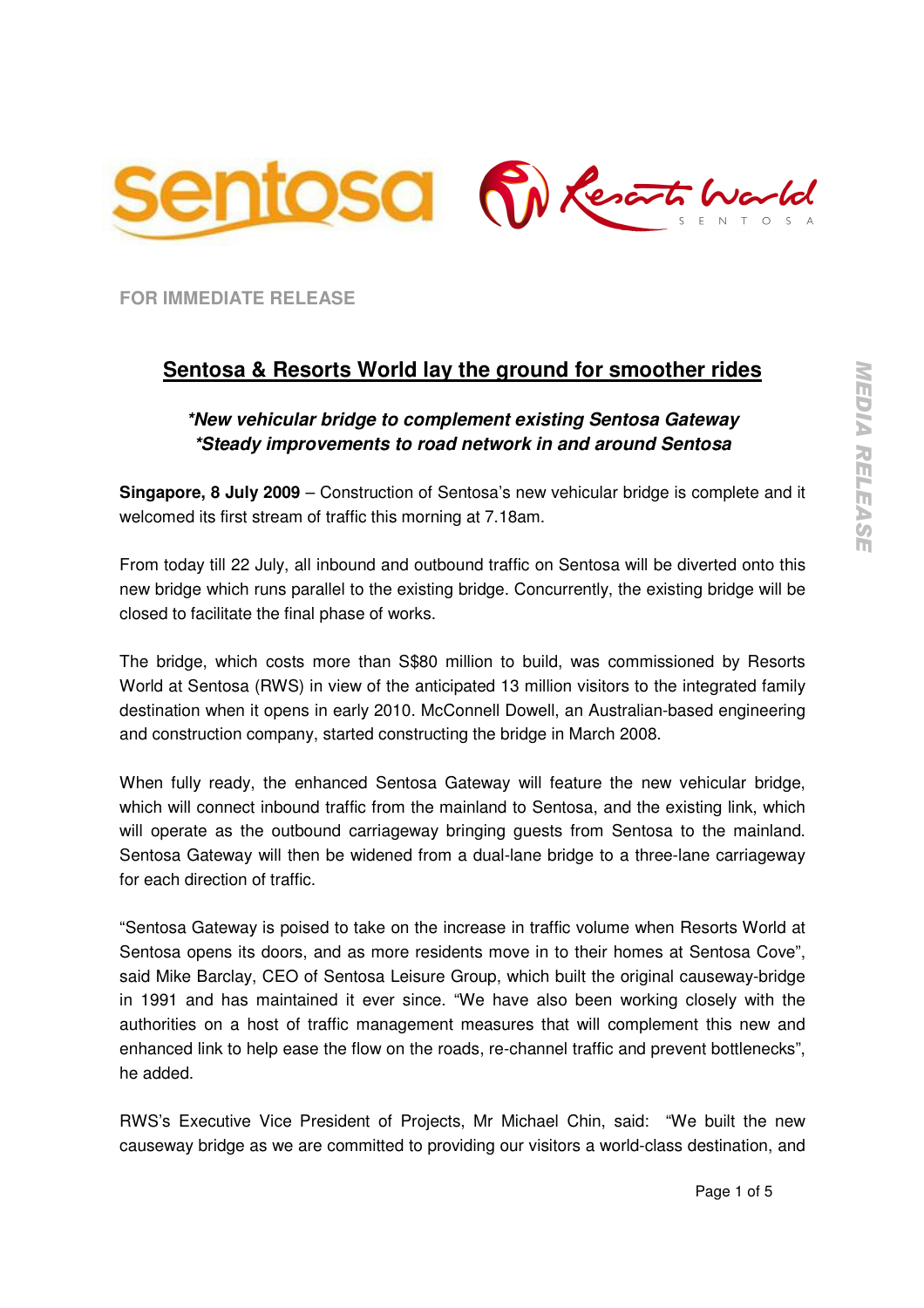their memorable holiday experience must include hassle-free access to and from our Resort and Sentosa."

In 2008, the Land Transport Authority announced a package of road improvement measures aimed at enhancing the travel experience for visitors to the Sentosa-Harbour Front area, including the construction of a new Gateway Tunnel to meet the long term increase in traffic demand and the tunnel is slated for completion in 2015.

A series of road works is currently underway along Telok Blangah Road and Kampong Bahru Road, which includes the road widening works along Telok Blangah Road and Kampong Bahru Road slated for completion when Resorts World at Sentosa opens.

To complement the widening of Sentosa Gateway and the road improvement plans, Sentosa Leisure Group will be boosting the capacity of its island transportation by increasing the Sentosa Express fleet. A new 620-metre long timber boardwalk connecting from VivoCity to Sentosa will be constructed to provide another link into the island. The tender for the project has been awarded and details will be announced next month. Mount Faber Leisure Group will also be upgrading and expanding its cable car system to cater to the expected increase in guest traffic in the Southern Precinct and will rebrand the cable cars as a premium gateway to Sentosa.

## **FAST FACTS ON ORIGINAL CAUSEWAY-BRIDGE**

|                  | Operational date : 16 December 1992                                                                                                                                                                                                                                           |
|------------------|-------------------------------------------------------------------------------------------------------------------------------------------------------------------------------------------------------------------------------------------------------------------------------|
| Length           | $: 710$ metres                                                                                                                                                                                                                                                                |
| Construction     | $\therefore$ September 1991 – October 1992                                                                                                                                                                                                                                    |
| Vehicular access | : When the road link first opened, vehicular access was restricted to<br>buses, taxis, tour coaches, chartered buses, suppliers' vehicles and<br>cars with valid permits to the hotels. Since May 1998, private cars<br>were allowed into the island under a drive-in scheme. |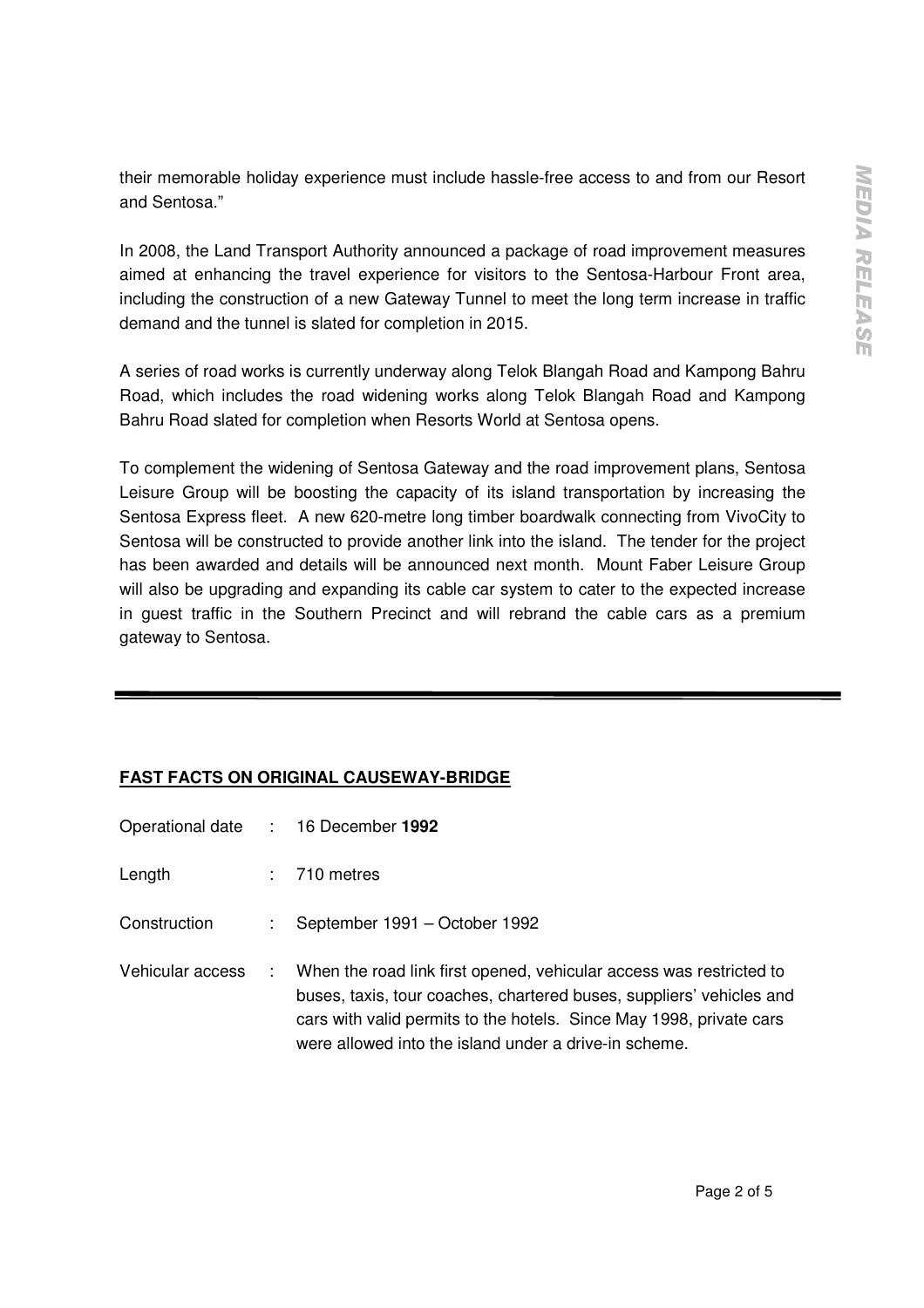### **ABOUT SENTOSA ISLAND**

Sentosa is Asia's leading leisure destination and Singapore's premier island resort getaway, located within 15 minutes from the central business and shopping districts. The 500-hectare resort island is home to an exciting array of themed attractions, award-winning spa retreats, lush rainforests, golden sandy beaches, resort accommodations, world-renowned golf courses, a deep-water yachting marina and luxurious residences - making it a vibrant island resort for business and leisure.

By 2014, some 2,000 homes at Sentosa Cove will dot the coast. Situated on the eastern end of Sentosa Island, the exclusive residential enclave will feature romantic quayside restaurants, retail and specialty shops. Offering Singapore's only truly oceanfront residences, Sentosa Cove is fast becoming the world's most desirable address.

The Island is proud to be home to Sentosa Golf Club and its two acclaimed golf courses, The Serapong and The Tanjong. Since 2006, Asia's richest national open, the annual Barclays Singapore Open, has teed off on The Serapong with star-studded line-ups featuring international players and golf professionals from Asia, Europe and the USA playing to nail-biting finishes.

Welcoming a growing number of local and international guests every year. Sentosa is an integral part of Singapore's goal to be a global destination to work, live and play.

## **ABOUT RESORTS WORLD AT SENTOSA**

Slated to be one of the world's most exciting family destinations, Resorts World at Sentosa is a collection of resorts and attractions with a plethora of fun-filled offerings for the entire family.

Taking pride of place on Singapore's resort island of Sentosa and spanning 49 hectares, this S\$6.59 billion mega-resort will be home to Southeast Asia's first and only Universal Studios theme park, the world's largest oceanarium and the region's first integrated destination spa.

The resort also boasts some 1,800 rooms, spread across its six hotels of varying themes, with full conference and meeting amenities. Topping the list are Maxims Tower, Hotel Michael and Singapore's very own Hard Rock Hotel.

Resorts World at Sentosa's myriad of MICE facilities will also be able to accommodate 35,000 delegates. Options include one of Asia's largest ballrooms with a capacity of 7,300 guests, 26 function rooms – most of which with garden views – as well as some of Singapore's most creative event venues within Universal Studios Singapore.

Beyond resorts and attractions, world-class entertainment such as the Crane Dance – a spectacular multi-media moving art with cleverly choreographed animatronic cranes, set out at the waterfront – will also be presented to the public.

An unparalleled array of retail and dining options at FestiveWalk, as well as roving acts and street performances await guests at the Bull Ring.

Resorts World at Sentosa opens its doors to the world in early 2010.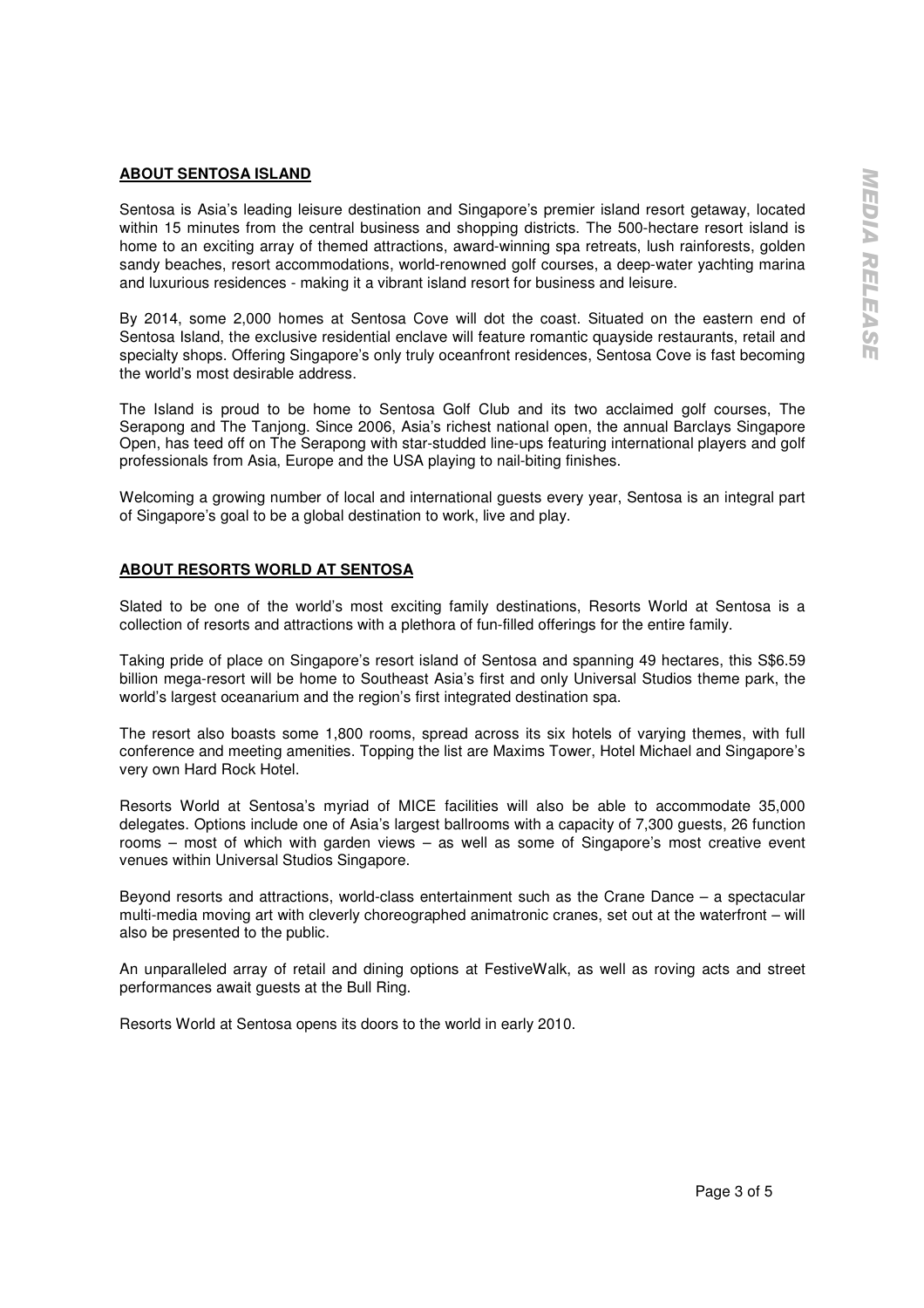### For more information about Sentosa please contact:

#### **Suzanne Ho**

Deputy Director, Communications, Sentosa Leisure Group + 65-6279 1776 ; suzanne\_ho@sentosa.com.sg

#### **Patricia Chan**

Manager, Communications, Sentosa Leisure Group + 65-6279 1120 ; patricia\_chan@sentosa.com.sg

For more information about RWS please contact:

### **Robin Goh**

Assistant Director, Communications, Resorts World at Sentosa + 65 6577 9778 : + 65 9093 5772 : robin.goh@rwsentosa.com

#### **Lim Soon Hua**

Assistant Director, Communications, Resorts World at Sentosa + 65 6577 9768 : + 65 9369 2019 : soonhua.lim@rwsentosa.com